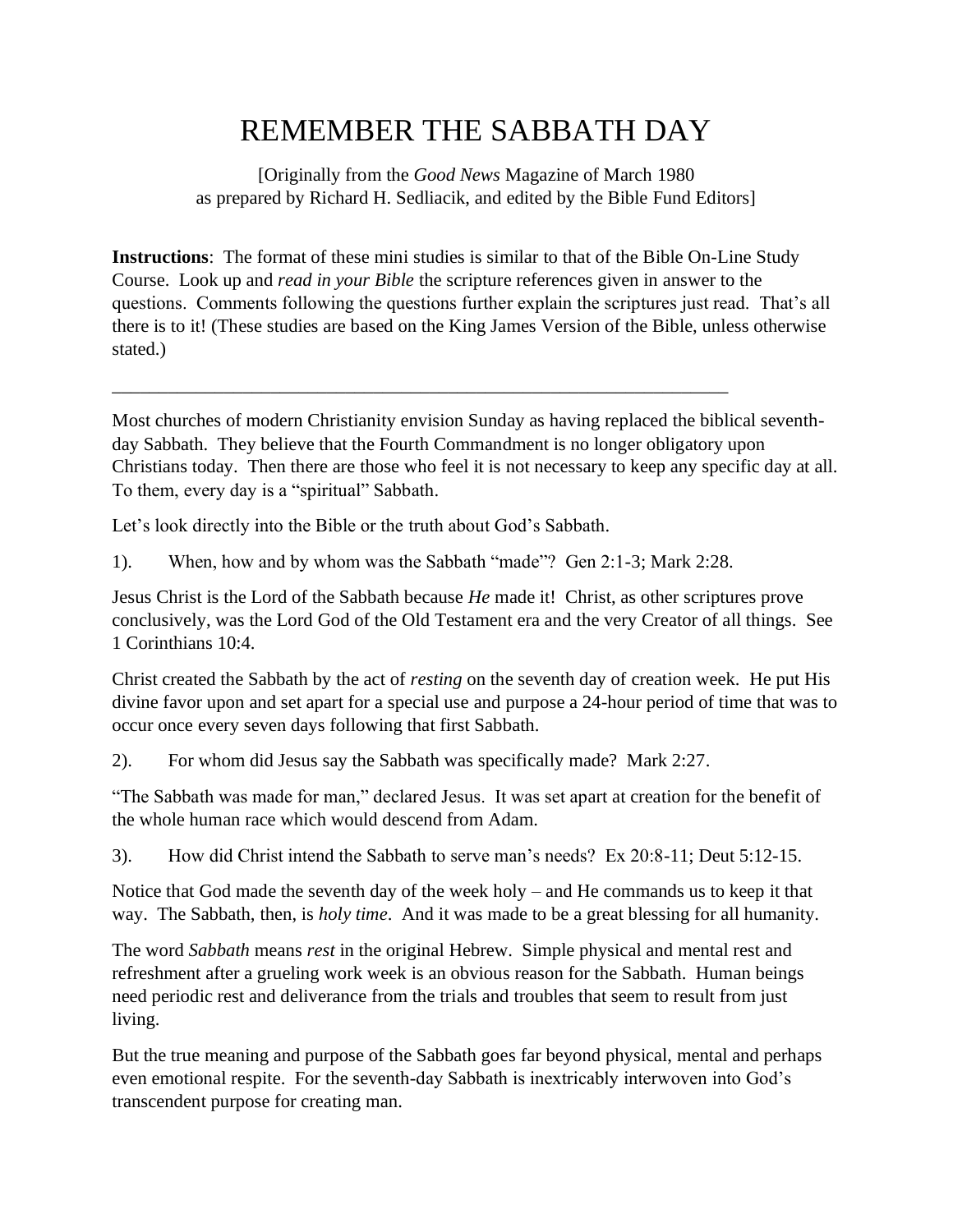Modern man desperately needs this period of time in which to have spiritual contact with God – time in which to think more about God, to worship Him (both in private and in fellowship with others), to meditate upon man's place in the universe – to grasp more fully God's *purpose* for his existence.

4). Was the observance of the Sabbath day to be a special sign of identification between God and His people Israel? Ex 31:12-17. Did God also make Sabbath observance a *separate* covenant with His people? Verse 16.

In order that Israel would especially remember that the eternal God is the Creator, Sustainer and Supreme Ruler over all His creation, God singled out Sabbath observance as the one great sign by which they could always be reminded of who *He* is and who *they* were. It was the one law of God that would make Israel especially *stand out* from all the other nations.

And so God doubly commanded Sabbath observance by making it a separate covenant with His people Israel. (The Sabbath was already one of the Ten Commandments, which were given to Moses shortly before when the old covenant was ratified.) It was to be an *everlasting* covenant, which would identify the people of God of all generations, including "spiritual Israel" today - the true Church of God. Notice further:

5). Doesn't the Bible plainly reveal that a real Christian is one who has become a *spiritual* Israelite – one of Abraham's "seed" through Jesus Christ? Gal 3:28-29; Rom 4:16; 9:4.

God made the special Sabbath covenant with Abraham's physical seed. It was to be obeyed throughout their generations. Today, all Spirit-begotten Christians have become Abraham's *spiritual* seed and are therefore under the same obligation to keep the Sabbath day!

6). Was Jesus Christ a Sabbath keeper? Luke 4:16, 31.

Jesus regularly attended church services on the Sabbath day "as His custom was." Thus, he fulfilled His own command to convoke for worship services every Sabbath day (Lev 23:3). This is the day He would obviously observe since He is the One who originally made the Sabbath and ordained that it be kept holy!

7). Is there biblical evidence that the early New Testament church also observed the Sabbath? Acts 13:13-15, 42-44; 14:1; 17:1-2; 18:1-11.

8). Was it Paul's "manner" (Acts 17:2), even as it was Christ's custom (Luke 4:16), to keep the Sabbath because he felt like it, or because *Jesus Christ dwelt in him*? Gal 2:20. Does Christ's will remain the same forever? Heb 13:8.

It is quite plain that the apostle Paul observed the seventh-day Sabbath. And if Christ lives His life in us today through the Holy Spirit as He did in Paul, then we will also be keeping the *same day Jesus and Paul kept*.

9). What are all Christians warned about in Hebrews 3:8-13? Was rebellion, especially *Sabbath breaking*, the reason God prevented those ancient Israelites from entering His "rest"? Ezek 20; 12-13, 15-16.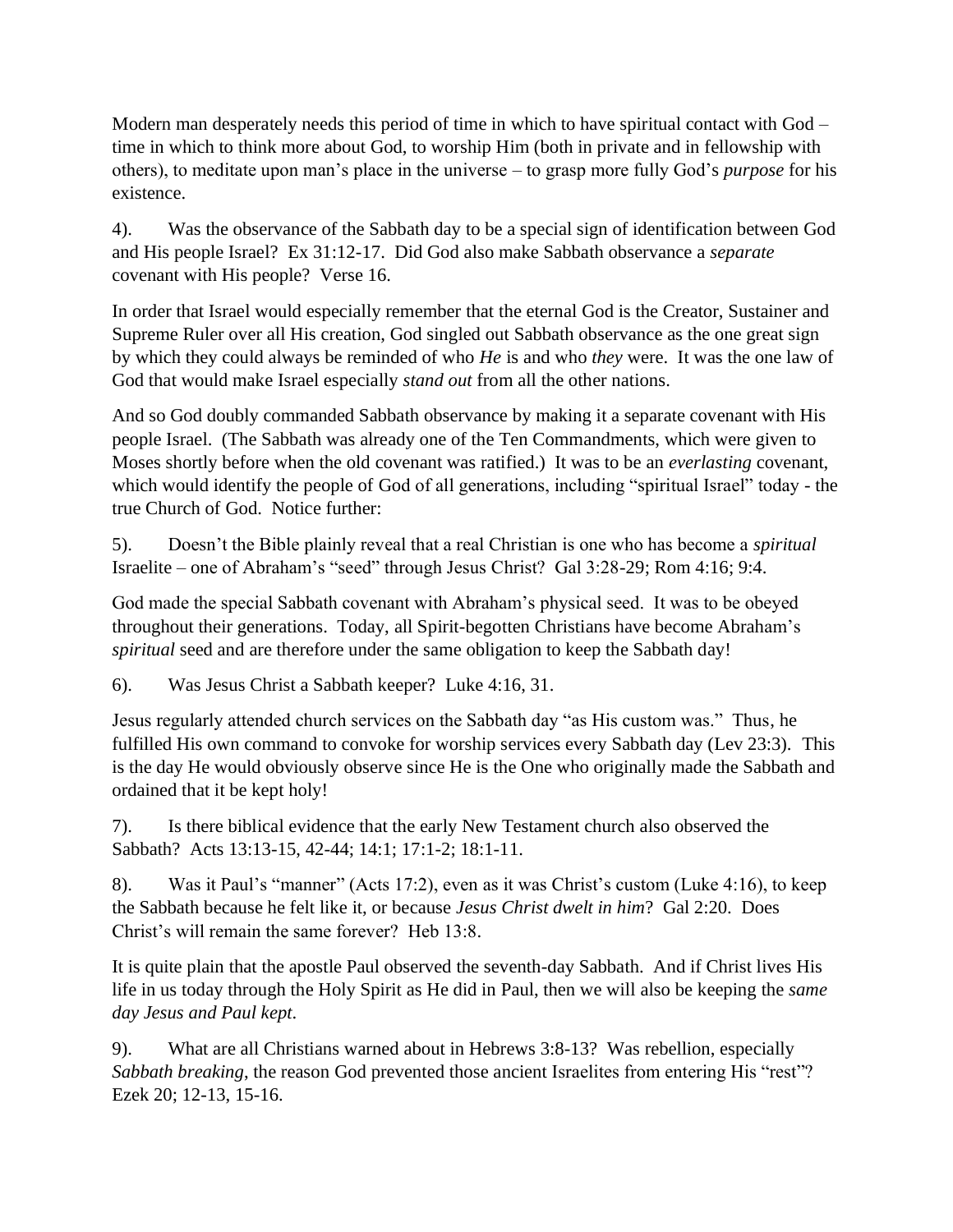Because Israel had become rebellious and polluted God's Sabbaths, He did not allow the generation that came out of Egypt to enter the promised land – a symbolic *type* of the Kingdom of God. Nevertheless, those Israelites under Moses were headed toward the *promised land*, even as God's Spirit-begotten people today are aiming at the goal of entering into *God's Kingdom*.

The word *rest* in Hebrews 3:11 is translated from the Greek *katapausin* and is defined as *rest* or *place of rest*. It denoted for ancient Israel "rest" from the rigors of the wilderness by entering the promised land (notice Joshua 1:13). This is a *type* of the Christian's spiritual "rest" – being *born* into the Kingdom of God!

10). Was it primarily because of their unbelief – lack of faith – that the Israelites disobeyed and therefore were prevented from entering God's "rest" for them – the land of Canaan? Heb  $3:19:4:1-2.$ 

Because the Israelites disbelieved God and therefore lacked faith in Him, they "hardened their hearts." They went on to profane God's Sabbaths when He made that the very *testing point* ("that I may prove them, whether they will walk in my law, or no" – Ex 16:4); therefore, God said of that generation, "They shall not enter into my rest" (Heb 3:11).

And none but faithful Joshua and Caleb of that generation did enter the promised land. But the children born along the way during the 40 years did enter with them.

11). But if New Testament Christians believe and obey God, may they enter *their* "rest" – *eternal* "rest" in God's Kingdom? Heb 4:3, first nine words.

The equation is clear: Real belief in God equals active obedience. If a person truly believes God's Word, he will be obeying it!

12). Will true believers be keeping God's weekly Sabbath day as a symbol of their future "rest" in God's Kingdom? Heb 4:9

The vital meaning of this verse has been obscured by the King James rendering of the word *rest*. Everywhere else in chapters 3 and 4 of the epistle to the Hebrews, the English word *rest* is translated from the Greek word *katapausin*. However, in verse 9 of chapter 4, rest is translated from the Greek *sabbatismos*, meaning literally (as most Bible margins show) *keeping of a Sabbath*. Correctly rendered, this verse reads: "There remaineth therefore the *keeping of the Sabbath* to the people of God."

So, because of the future "rest" (*katapausin*) – the Kingdom of God – spiritual Israel is to enter, there remains for them a *sabbatismos* – the keeping of the Sabbath day. This means that Christians will enter the future "rest" of God's Kingdom even as they *now keep* the weekly seventh-day Sabbath, which looks forward to it!

13). What further encouragement are Christians given about entering God's eternal "rest"? Heb 4:10-11. Where may they go for the help needed to obey God? Verse 14-16.